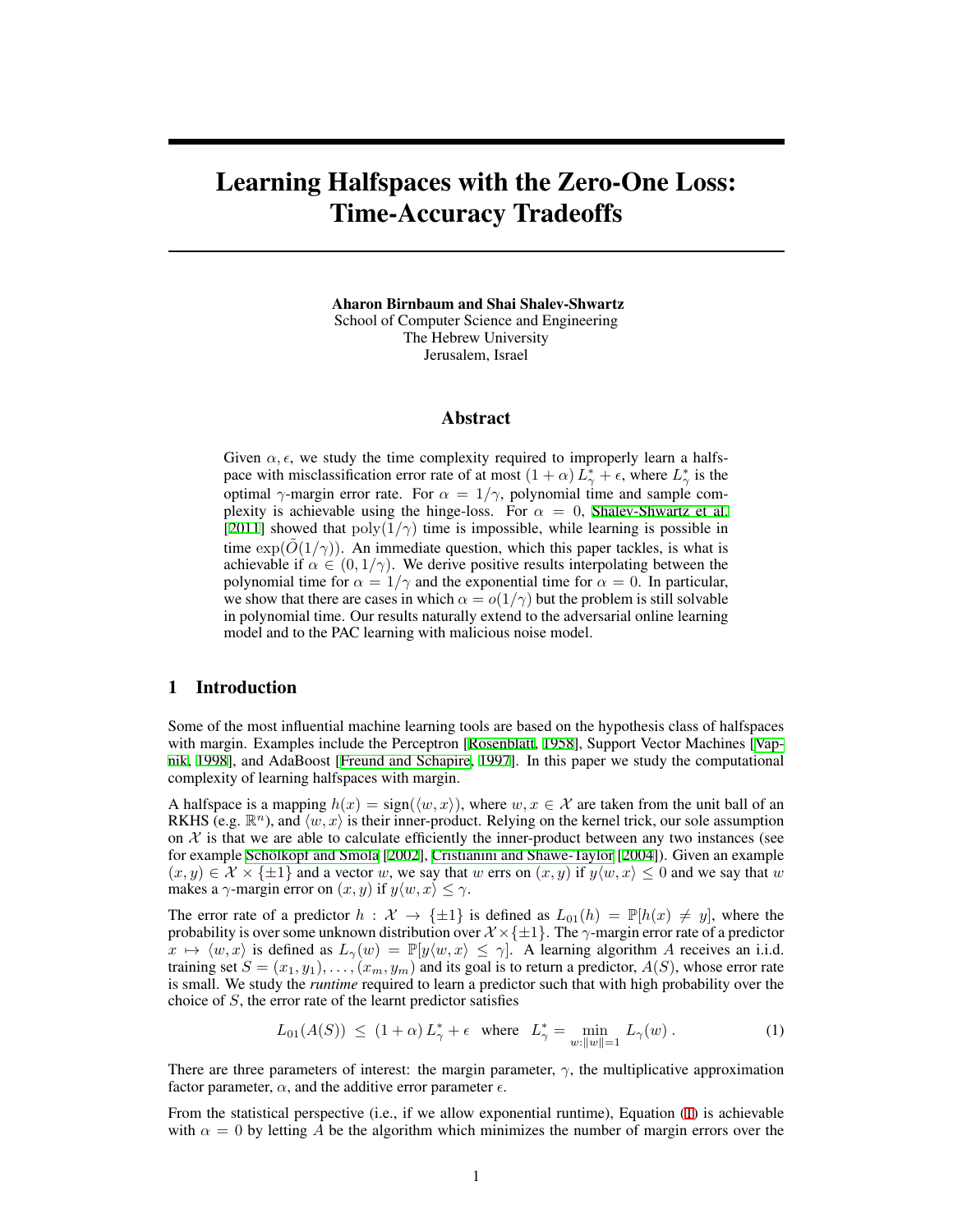training set subject to a norm constraint on *w*. The sample complexity of *A* is  $m = \tilde{\Omega}(\frac{1}{\gamma^2 \epsilon^2})$ . See for example [Cristianini and Shawe-Taylor](#page-8-5) [[2004\]](#page-8-5).

If the data is separable with margin (that is,  $L^*_{\gamma} = 0$ ), then the aforementioned A can be implemented in time poly $(1/\gamma, 1/\epsilon)$ . However, the problem is much harder in the agnostic case, namely, when  $L^*_{\gamma} > 0$  and the distribution over examples can be arbitrary.

[Ben-David and Simon](#page-8-6) [\[2000](#page-8-6)] showed that, no proper learning algorithm can satisfy Equation ([1\)](#page-0-0) with  $\alpha = 0$  while running in time polynomial in both  $1/\gamma$  and  $1/\epsilon$ . By "proper" we mean an algorithm which returns a halfspace predictor. [Shalev-Shwartz et al.](#page-8-0) [[2011](#page-8-0)] extended this results to improper learning—that is, when *A*(*S*) should satisfy Equation ([1\)](#page-0-0) but is not required to be a halfspace.

They also derived an algorithm that satisfies Equation [\(1](#page-0-0)) and runs in time  $\exp\left(C\frac{1}{\gamma}\log(\frac{1}{\gamma\epsilon})\right)$ , where *C* is a constant.

Most algorithms that are being used in practice minimize a convex surrogate loss. That is, instead of minimizing the number of mistakes on the training set, the algorithms minimize  $L(w)$  $\frac{1}{m} \sum_{i=1}^{m} \ell(y_i \langle w, x_i \rangle)$ , where  $\ell : \mathbb{R} \to \mathbb{R}$  is a convex function that upper bounds the  $0 - 1$  loss. For example, the Support Vector Machine (SVM) algorithm relies on the hinge loss. The advantage of surrogate convex losses is that minimizing them can be performed in time  $poly(1/\gamma, 1/\epsilon)$ . It is easy to verify that minimizing  $\hat{L}(w)$  with respect to the hinge loss yields a predictor that satisfies Equation [\(1](#page-0-0)) with  $\alpha = \frac{1}{\gamma}$ . Furthermore, [Long and Servedio](#page-8-7) [\[2011](#page-8-7)], [Ben-David et al.](#page-8-8) [\[2012](#page-8-8)] have

shown that any convex surrogate loss cannot guarantee Equation ([1\)](#page-0-0) if  $\alpha < \frac{1}{2} \left( \frac{1}{\gamma} - 1 \right)$ .

Despite the centrality of this problem, not much is known on the runtime required to guarantee Equation ([1\)](#page-0-0) with other values of  $\alpha$ . In particular, a natural question is how the runtime changes when enlarging  $\alpha$  from 0 to  $\frac{1}{\gamma}$ . Does it change gradually or perhaps there is a phase transition?

Our main contribution is an upper bound on the required runtime as a function of  $\alpha$ . For any  $\alpha$  be-tween<sup>[1](#page-1-0)</sup> 5 and  $\frac{1}{\gamma}$ , let  $\tau = \frac{1}{\gamma \alpha}$ . We show that the runtime required to guarantee Equation ([1\)](#page-0-0) is at most  $\exp(C\tau \min\{\tau, \log(1/\gamma)\})$ , where *C* is a universal constant (we ignore additional factors which are polynomial in  $1/\gamma$ ,  $1/\epsilon$ —see a precise statement with the exact constants in Theorem [1\)](#page-3-0). That is, when we enlarge  $\alpha$ , the runtime decreases gradually from being exponential to being polynomial.

Furthermore, we show that the algorithm which yields the aforementioned bound is a vanilla SVM with a specific kernel. We also show how one can design specific kernels that will fit well certain values of  $\alpha$  while minimizing our upper bound on the sample and time complexity.

In Section [4](#page-6-0) we extend our results to the more challenging learning settings of adversarial online learning and PAC learning with malicious noise. For both cases, we obtain similar upper bounds on the runtime as a function of  $\alpha$ . The technique we use in the malicious noise case may be of independent interest.

An interesting special case is when  $\alpha = \frac{1}{\sqrt{2\pi}}$  $\frac{1}{\gamma \sqrt{\log(1/\gamma)}}$ . In this case,  $\tau = \sqrt{\log(1/\gamma)}$  and hence the runtime is still polynomial in 1*/γ*. This recovers a recent result of [Long and Servedio](#page-8-7) [[2011\]](#page-8-7). Their technique is based on a smooth boosting algorithm applied on top of a weak learner which constructs random halfspaces and takes their majority vote. Furthermore, [Long and Servedio](#page-8-7) emphasize that their algorithm is not based on convex optimization. They show that no convex surrogate can obtain  $\alpha = o(1/\gamma)$ . As mentioned before, our technique is rather different as we do rely on the hinge loss as a surrogate convex loss. There is no contradiction to [Long and Servedio](#page-8-7) since we apply the convex loss in the feature space induced by our kernel function. The negative result of [Long and](#page-8-7) [Servedio](#page-8-7) holds only if the convex surrogate is applied on the original space.

<span id="page-1-0"></span><sup>&</sup>lt;sup>1</sup>We did not analyze the case  $\alpha < 5$  because the runtime is already exponential in  $1/\gamma$  even when  $\alpha = 5$ . Note, however, that our bound for  $\alpha = 5$  is slightly better than the bound of [Shalev-Shwartz et al.](#page-8-0) [\[2011](#page-8-0)] for  $\alpha = 0$  because our bound does not involve the parameter  $\epsilon$  in the exponent while their bound depends on  $\exp(1/\gamma \log(1/(\epsilon \gamma))).$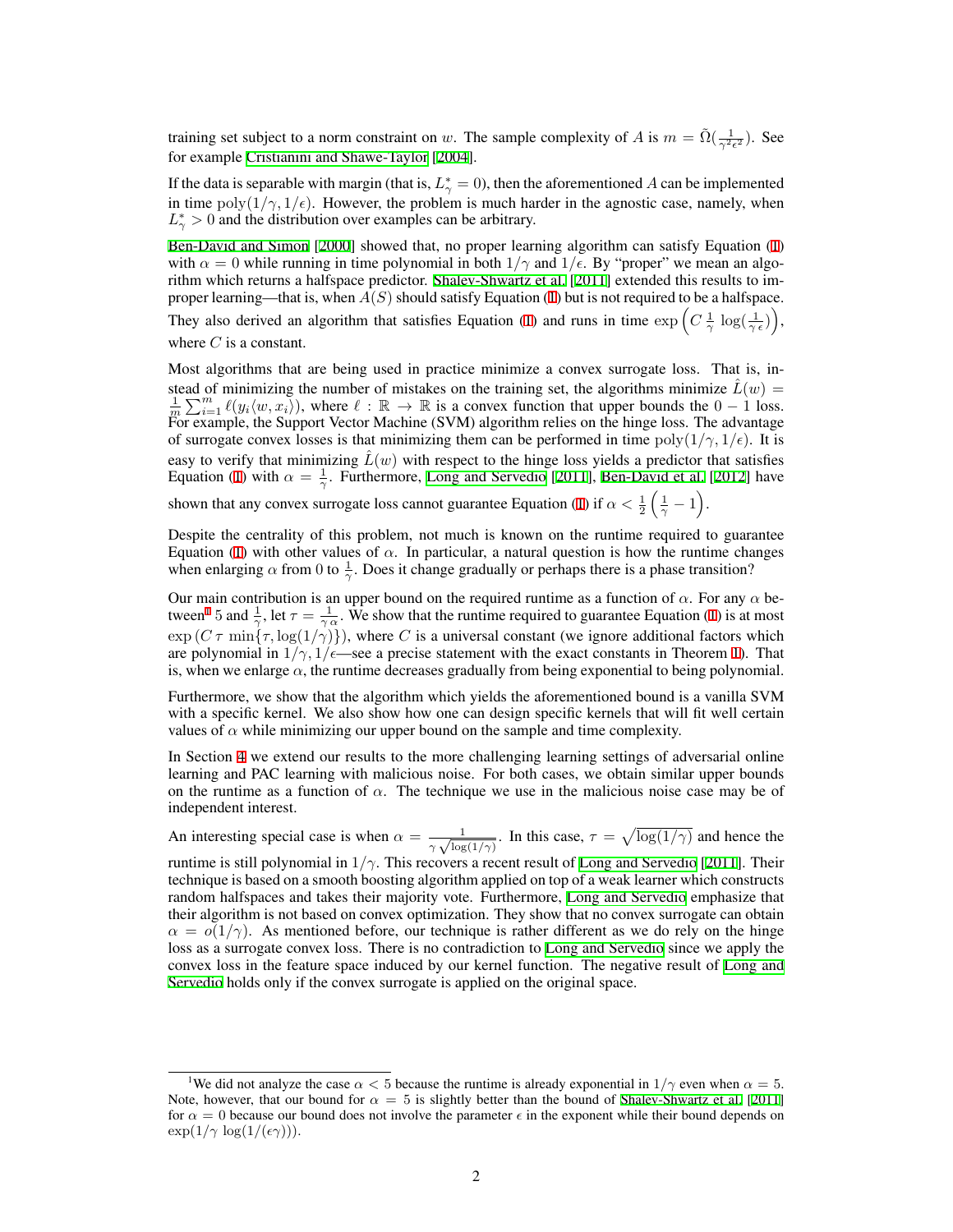#### 1.1 Additional related work

The problem of learning kernel-based halfspaces has been extensively studied before in the frame-work of SVM [[Vapnik](#page-8-2), [1998,](#page-8-2) [Cristianini and Shawe-Taylor,](#page-8-5) [2004,](#page-8-5) Schölkopf and Smola, [2002\]](#page-8-4) and the Perceptron [\[Freund and Schapire](#page-8-9), [1999](#page-8-9)]. Most algorithms replace the 0-1 error function with a convex surrogate. As mentioned previously, [Ben-David et al.](#page-8-8) [[2012\]](#page-8-8) have shown that this approach leads to approximation factor of at least  $\frac{1}{2} \left( \frac{1}{\gamma} - 1 \right)$ .

There has been several works attempting to obtain efficient algorithm for the case  $\alpha = 0$  under certain distributional assumptions. For example, [Kalai et al.](#page-8-10) [[2005\]](#page-8-10), [Blais et al.](#page-8-11) [\[2008](#page-8-11)] have shown that if the marginal data distribution over  $\mathcal X$  is a product distribution, then it is possible to satisfy Equation ([1\)](#page-0-0) with  $\alpha = \gamma = 0$ , in time  $\text{poly}(n^{1/\epsilon^4})$ . [Klivans et al.](#page-8-12) [\[2009](#page-8-12)] derived similar results for the case of malicious noise. Another distributional assumption is on the conditional probability of the label given the instance. For example, [Kalai and Sastry](#page-8-13) [\[2009](#page-8-13)] solves the problem in polynomial time if there exists a vector *w* and a monotonically non-increasing function  $\phi$  such that  $\mathbb{P}(Y =$  $1|X=x\rangle = \phi(\langle w, x\rangle).$ 

[Zhang](#page-8-14) [[2004\]](#page-8-14), [Bartlett et al.](#page-8-15) [[2006\]](#page-8-15) also studied the relationship between surrogate convex loss functions and the 0-1 loss function. They introduce the notion of well calibrated loss functions, meaning that the excess risk of a predictor *h* (over the Bayes optimal) with respect to the 0-1 loss can be bounded using the excess risk of the predictor with respect to the surrogate loss. It follows that if the latter is close to zero than the former is also close to zero. However, as [Ben-David et al.](#page-8-8) [[2012\]](#page-8-8) show in detail, without making additional distributional assumptions the fact that a loss function is well calibrated does not yield finite-sample or finite-time bounds.

In terms of techniques, our Theorem [1](#page-3-0) can be seen as a generalization of the positive result given in [Shalev-Shwartz et al.](#page-8-0) [\[2011](#page-8-0)]. While Shalev-Shwartz et al. only studied the case  $\alpha = 0$ , we are interested in understanding the whole curve of runtime as a function of  $\alpha$ . Similar to the analysis of [Shalev-Shwartz et al.](#page-8-0), we approximate the sigmoidal and erf transfer functions using polynomials. However, we need to break symmetry in the definition of the exact transfer function to approximate. The main technical observation is that the Lipschitz constant of the transfer functions we approximate does not depend on  $\alpha$ , and is roughly  $1/\gamma$  no matter what  $\alpha$  is. Instead, the change of the transfer function when  $\alpha$  is increasing is in higher order derivatives.

To the best of our knowledge, the only middle point on the curve that has been studied before is the case  $\alpha = \frac{1}{\sqrt{1}}$  $\frac{1}{\gamma \sqrt{\log(1/\gamma)}}$ , which was analyzed in [Long and Servedio](#page-8-7) [\[2011](#page-8-7)]. Our work shows an upper bound on the entire curve. Besides that, we also provide a recipe for constructing better kernels for specific values of  $\alpha$ .

### 2 Main Results

Our main result is an upper bound on the time and sample complexity for all values of  $\alpha$  between 5 and 1*/γ*. The bounds we derive hold for a norm-constraint form of SVM with a specific kernel, which we recall now. Given a training set  $S = (x_1, y_1), \ldots, (x_m, y_m)$ , and a feature mapping  $\psi : \mathcal{X} \to \mathcal{X}'$ , where  $\mathcal{X}'$  is the unit ball of some Hilbert space, consider the following learning rule:

<span id="page-2-0"></span>
$$
\underset{v:||v||^2 \leq B}{\text{argmin}} \sum_{i=1}^m \max\{0, 1 - y_i \langle v, \psi(x_i) \rangle\} \,. \tag{2}
$$

Using the well known kernel-trick, if  $K(x, x')$  implements the inner product  $\langle \psi(x), \psi(x') \rangle$ , and *G* is an  $m \times m$  matrix with  $G_{i,j} = K(x_i, x_j)$ , then we can write a solution of Equation ([2\)](#page-2-0) as  $v = \sum_i a_i \psi(x_i)$  where the vector  $a \in \mathbb{R}^m$  is a solution of

<span id="page-2-1"></span>
$$
\underset{a:a^{T}Ga \leq B}{\text{argmin}} \sum_{i=1}^{m} \max\{0, 1 - y_{i} (Ga)_{i}\}.
$$
 (3)

The above is a convex optimization problem in  $m$  variables and can be solved in time  $poly(m)$ . Given a solution  $a \in \mathbb{R}^m$ , we define a classifier  $h_a: X \to \{\pm 1\}$  to be

<span id="page-2-2"></span>
$$
h_a(x) = \text{sign}\left(\sum_{i=1}^m a_i K(x_i, x)\right). \tag{4}
$$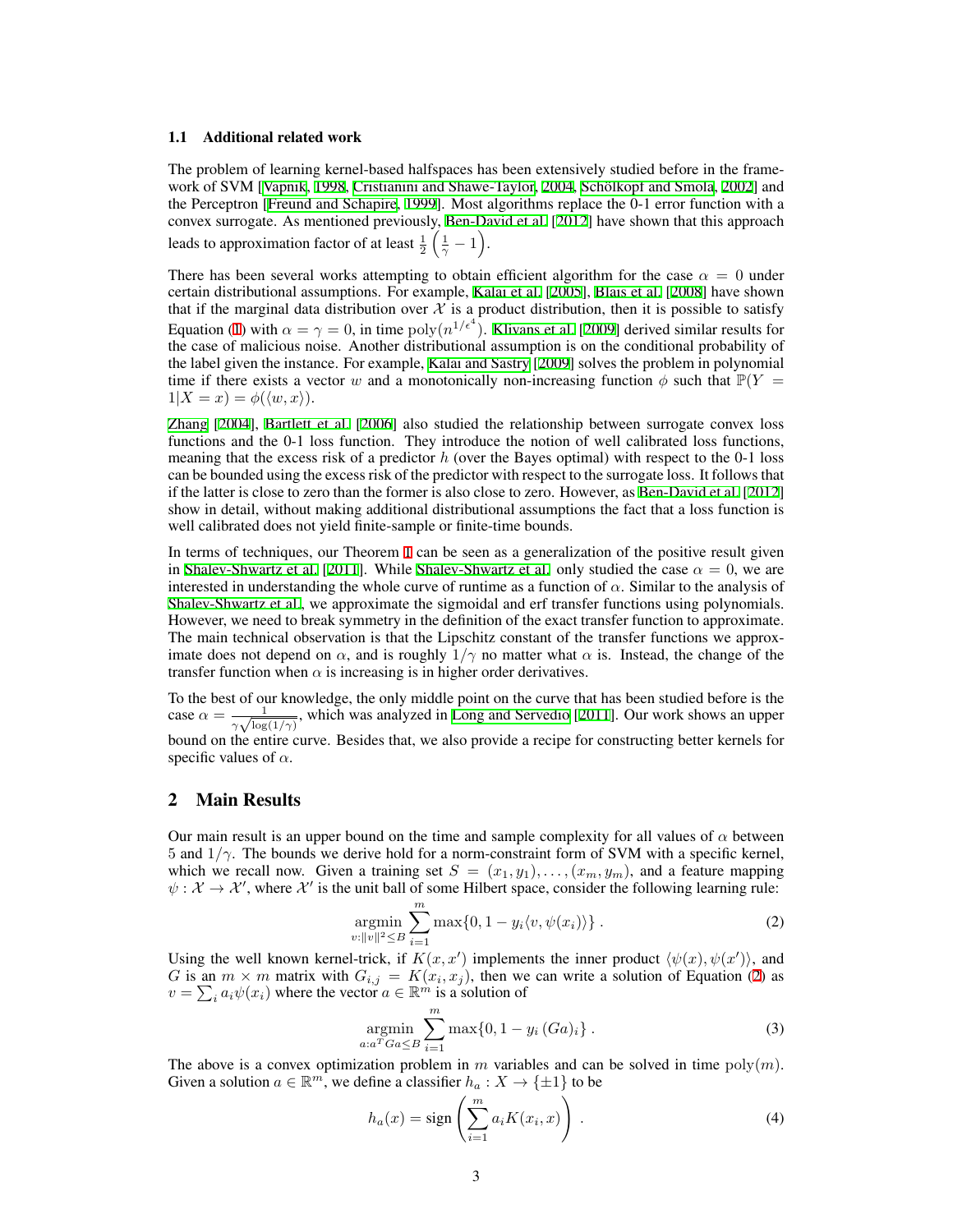The upper bounds we derive hold for the above kernel-based SVM with the kernel function

<span id="page-3-1"></span><span id="page-3-0"></span>
$$
K(x, x') = \frac{1}{1 - \frac{1}{2}\langle x, x'\rangle} \tag{5}
$$

We are now ready to state our main theorem.

**Theorem 1** *For any*  $\gamma \in (0, 1/2)$  *and*  $\alpha \geq 5$ *, let*  $\tau = \frac{1}{\gamma \alpha}$  *and let* 

$$
B = \min \left\{ 4\alpha^2 \left( 96\tau^2 + e^{18\tau \log(8\tau \alpha^2) + 5} \right) , \frac{1}{\gamma^2} \left( 0.06 e^{4\tau^2} + 3 \right) \right\}
$$
  
=  $\text{poly}(1/\gamma) \cdot e^{\min\{18\tau \log(8\tau \alpha^2), 4\tau^2\}}$ .

*Fix*  $\epsilon, \delta \in (0, 1/2)$  *and let m be a training set size that satisfies* 

$$
m \ge \frac{16}{\epsilon^2} \max\{2B, (1+\alpha)^2 \log(2/\delta)\}.
$$

*Let A be the algorithm which solves Equation ([3\)](#page-2-1) with the kernel function given in Equation [\(5](#page-3-1)), and returns the predictor defined in Equation [\(4](#page-2-2)). Then, for any distribution, with probability of at least*  $1 - \delta$ *, the algorithm A satisfies Equation [\(1](#page-0-0)).* 

The proof of the theorem is given in the next section. As a direct corollary we obtain that there is an efficient algorithm that achieves an approximation factor of  $\alpha = o(1/\gamma)$ :

**Corollary 2** For any  $\epsilon, \delta, \gamma \in (0, 1)$ , let  $\alpha = \frac{1/\gamma}{\sqrt{1/\gamma}}$  $\frac{1/\gamma}{\log(1/\gamma)}$  and let  $B = \frac{0.06}{\gamma^6} + \frac{3}{\gamma^2}$ *. Then, with m, A being as defined in Theorem [1](#page-3-0), the algorithm A satisfies Equation ([1\)](#page-0-0).*

As another corollary of Theorem [1](#page-3-0) we obtain that for any constant  $c \in (0, 1)$ , it is possible to satisfy Equation ([1\)](#page-0-0) with  $\alpha = c/\gamma$  in polynomial time. However, the dependence of the runtime on the constant *c* is  $e^{4/c^2}$ . For example, for  $c = 1/2$  we obtain the multiplicative factor  $e^{16} \approx 8,800,000$ . Our next contribution is to show that a more careful design of the kernel function can yield better bounds.

<span id="page-3-2"></span>**Theorem 3** For any  $\gamma$ ,  $\alpha$ , let p be a polynomial of the form  $p(z) = \sum_{j=1}^{d} \beta_j z^{2j-1}$  (namely, p is *odd) that satisfies*

$$
\max_{z \in [-1,1]} |p(z)| \le \alpha \quad \text{and} \quad \min_{z : |z| \ge \gamma} |p(z)| \ge 1.
$$

*Let m be a training set size that satisfies*

$$
m \ \geq \ \frac{16}{\epsilon^2} \, \max\{ \|\beta\|_1^2, 2\log(4/\delta), (1+\alpha)^2 \log(2/\delta) \}
$$

*Let A be the algorithm which solves Equation ([3\)](#page-2-1) with the following kernel function*

<span id="page-3-3"></span>
$$
K(x, x') = \sum_{j=1}^{d} |\beta_j| (\langle x, x' \rangle)^{2j-1},
$$

*and returns the predictor defined in Equation [\(4](#page-2-2)). Then, for any distribution, with probability of at least*  $1 - \delta$ *, the algorithm A satisfies Equation [\(1](#page-0-0)).* 

The above theorem provides us with a recipe for constructing good kernel functions: Given  $\gamma$  and  $\alpha$ , find a vector  $\beta$  with minimal  $\ell_1$  norm such that the polynomial  $p(z) = \sum_{j=1}^d \beta_j z^{2j-1}$  satisfies the conditions given in Theorem [3.](#page-3-2) For a fixed degree *d*, this can be written as the following optimization problem:

$$
\min_{\beta \in \mathbb{R}^d} \|\beta\|_1 \quad \text{s.t.} \quad \forall x \in [0, 1], \ p(z) \le \alpha \quad \land \quad \forall z \in [\gamma, 1], \ p(z) \ge 1 \quad . \tag{6}
$$

Note that for any *x*, the expression  $p(x)$  is a linear function of  $\beta$ . Therefore, the above problem is a linear program with an infinite number of constraints. Nevertheless, it can be solved efficiently using the Ellipsoid algorithm. Indeed, for any  $\beta$ , we can find the extreme points of the polynomial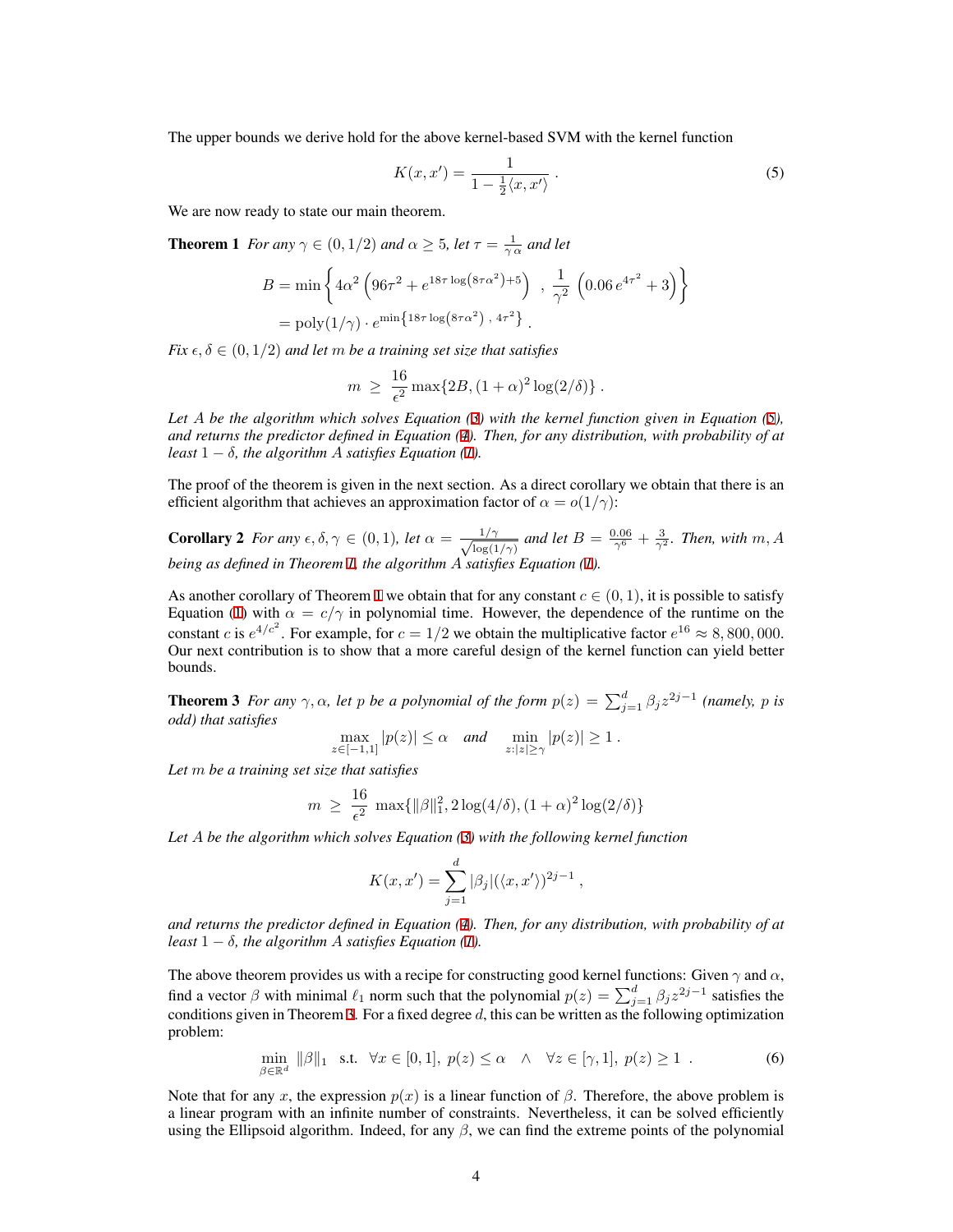it defines, and then determine whether *β* satisfies all the constraints or, if it doesn't, we can find a violated constraint.

To demonstrate how Theorem [3](#page-3-2) can yield a better guarantee (in terms of the constants), we solved Equation ([6\)](#page-3-3) for the simple case of  $d = 2$ . For this simple case, we can provide an analytic solution to Equation [\(6](#page-3-3)), and based on this solution we obtain the following lemma whose proof is provided in the appendix.

<span id="page-4-0"></span>**Lemma 4** *Given*  $\gamma < 2/3$ *, consider the polynomial*  $p(z) = \beta_1 z + \beta_2 z^3$ *, where* 

$$
\beta_1 = \frac{1}{\gamma} + \frac{\gamma}{1+\gamma} \quad , \quad \beta_2 = -\frac{1}{\gamma(1+\gamma)} \ .
$$

*Then, p satisfies the conditions of Theorem [3](#page-3-2) with*

$$
\alpha = \frac{2}{3\sqrt{3}\gamma} + \frac{2}{\sqrt{3}} \le 0.385 \cdot \frac{1}{\gamma} + 1.155.
$$

*Furthermore,*  $||\beta||_1 \leq \frac{2}{\gamma} + 1$ *.* 

It is interesting to compare the guarantee given in the above lemma to the guarantee of using the vanilla hinge-loss. For both cases the sample complexity is order of  $\frac{1}{\gamma^2 \epsilon^2}$ . For the vanilla hingeloss we obtain the approximation factor  $\frac{1}{\gamma}$  while for the kernel given in Lemma [4](#page-4-0) we obtain the approximation factor of  $\alpha \leq 0.385 \cdot \frac{1}{\gamma} + 1.155$ . Recall that [Ben-David et al.](#page-8-8) [[2012\]](#page-8-8) have shown that without utilizing kernels, no convex surrogate loss can guarantee an approximation factor smaller than  $\alpha < \frac{1}{2}(\frac{1}{\gamma} - 1)$ . The above discussion shows that applying the hinge-loss with a kernel function can break this barrier without a significant increase in runtime<sup>[2](#page-4-1)</sup> or sample complexity.

## 3 Proofs

Given a scalar loss function  $\ell : \mathbb{R} \to \mathbb{R}$ , and a vector *w*, we denote by  $L(w) = \mathbb{E}_{(x,y) \sim \mathcal{D}}[\ell(y \langle w, x \rangle)]$ the expected loss value of the predictions of *w* with respect to a distribution *D* over  $\mathcal{X} \times \{\pm 1\}$ . Given a training set  $S = (x_1, y_1), \ldots, (x_m, y_m)$ , we denote by  $\hat{L}(w) = \frac{1}{m} \sum_{i=1}^m \ell(y_i \langle w, x_i \rangle)$ the empirical loss of  $w$ . We slightly overload our notation and also use  $L(w)$  to denote E(*x,y*)*∼D*[*ℓ*(*y⟨w, ψ*(*x*)*⟩*)], when *w* is an element of an RKHS corresponding to the mapping *ψ*. We define  $L(w)$  analogously.

We will make extensive use of the following loss functions: the zero-one loss,  $\ell_{01}(z) = 1[z \le 0]$ , the *γ*-zero-one loss,  $\ell_{\gamma}(z) = 1[z \le \gamma]$ , the hinge-loss,  $\ell_h(z) = [1-z]_+ = \max\{0, 1-z\}$ , and the ramploss,  $\ell_{\text{ramp}}(z) = \min\{1, \ell_h(z)\}\.$  We will use  $L_{01}(w), L_{\gamma}(w), L_h(w)$ , and  $L_{\text{ramp}}(w)$  to denote the expectations with respect to the different loss functions. Similarly  $\hat{L}_{01}(w)$ ,  $\hat{L}_{\gamma}(w)$ ,  $\hat{L}_{h}(w)$ , and  $\hat{L}_{\text{ramp}}(w)$  are the empirical losses of *w* with respect to the different loss functions.

Recall that we output a vector  $v$  that solves Equation  $(3)$  $(3)$ . This vector is in the RKHS corresponding to the kernel given in Equation [\(5](#page-3-1)). Let  $B_x = \max_{x \in \mathcal{X}} K(x, x) \leq 2$ . Since the ramp-loss upper bounds the zero-one loss we have that  $L_{01}(v) \le L_{\text{ramp}}(v)$ . The advantage of using the ramp loss is that it is both a Lipschitz function and it is bounded by 1. Hence, standard Rademacher generalization analysis (e.g. [Bartlett and Mendelson](#page-8-16) [[2002\]](#page-8-16), [Bousquet](#page-8-17) [\[2002](#page-8-17)]) yields that with probability of at least  $1 - \delta/2$  over the choice of *S* we have:

$$
L_{\text{ramp}}(v) \leq \hat{L}_{\text{ramp}}(v) + \underbrace{2\sqrt{\frac{B_x B}{m}} + \sqrt{\frac{2\ln(4/\delta)}{m}}}_{=\epsilon_1}.
$$
 (7)

Since the ramp loss is upper bounded by the hinge-loss, we have shown the following inequalities,

<span id="page-4-2"></span>
$$
L_{01}(v) \le L_{\text{ramp}}(v) \le \hat{L}_{\text{ramp}}(v) + \epsilon_1 \le \hat{L}_h(v) + \epsilon_1.
$$
 (8)

Next, we rely on the following claim adapted from [[Shalev-Shwartz et al.](#page-8-0), [2011](#page-8-0), Lemma 2.4]:

<span id="page-4-1"></span> ${}^{2}$ It should be noted that solving SVM with kernels takes more time than solving a linear SVM. Hence, if the original instance space is a low dimensional Euclidean space we loose polynomially in the time complexity. However, when the original instance space is also an RKHS, and our kernel is composed on top of the original kernel, the increase in the time complexity is not significant.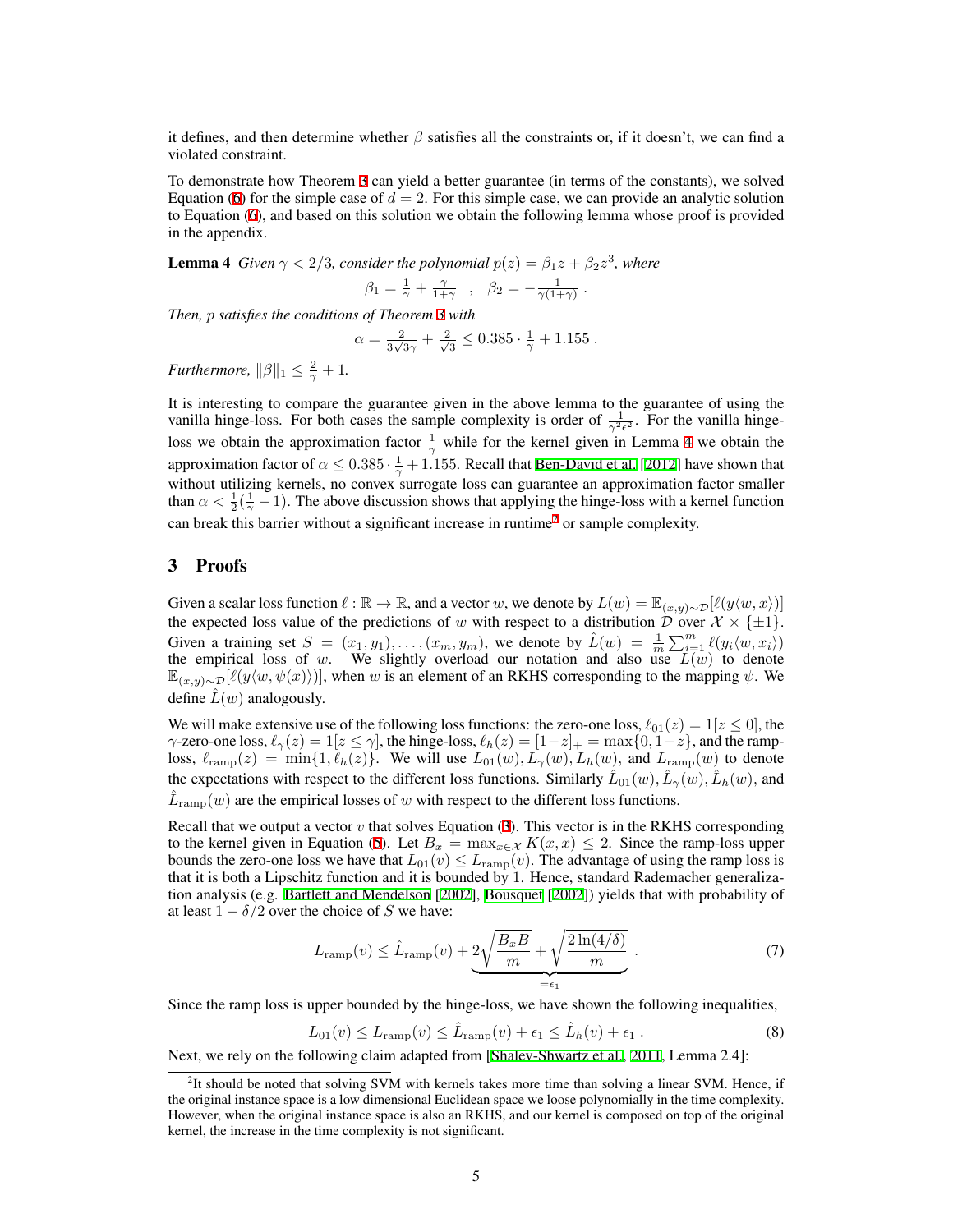**Claim 5** Let  $p(z) = \sum_{j=0}^{\infty} \beta_j z^j$  be any polynomial that satisfies  $\sum_{j=0}^{\infty} \beta_j^2 2^j \leq B$ , and let w be *any vector in*  $X$ *. Then, there exists*  $v_w$  *in the RKHS defined by the kernel given in Equation ([5\)](#page-3-1), such that*  $||v_w||^2 \leq B$  *and for all*  $x \in \mathcal{X}$ ,  $\langle v_w, \psi(x) \rangle = p(\langle w, x \rangle)$ .

For any polynomial *p*, let  $\ell_p(z) = \ell_h(p(z))$ , and let  $\hat{L}_p$  be defined analogously. If *p* is an odd polynomial, we have that  $\ell_p(y \langle w, x \rangle) = [1 - yp(\langle w, x \rangle)]_+$ . By the definition of *v* as minimizing  $\hat{L}_h(v)$  over  $||v||^2 \leq B$ , it follows from the above claim that for any odd *p* that satisfies  $\sum_{j=0}^{\infty} \beta_j^2 2^j \leq$ *B* and for any  $w^* \in X$ , we have that

$$
\hat{L}_h(v) \leq \hat{L}_h(v_{w^*}) = \hat{L}_p(w^*)
$$
.

Next, it is straightforward to verify that if  $p$  is an odd polynomial that satisfies:

<span id="page-5-0"></span>
$$
\max_{z \in [-1,1]} |p(z)| \le \alpha \quad \text{and} \quad \min_{z \in [\gamma,1]} p(z) \ge 1 \tag{9}
$$

then,  $\ell_p(z) \leq (1+\alpha)\ell_\gamma(z)$  for all  $z \in [-1,1]$ . For such polynomials, we have that  $\hat{L}_p(w^*) \leq$  $(1 + \alpha)\hat{L}_{\gamma}(w^*)$ . Finally, by Hoeffding's inequality, for any fixed  $w^*$ , if  $m > \frac{\log(2/\delta)}{\epsilon_2^2}$ , then with probability of at least  $1 - \delta/2$  over the choice of *S* we have that

<span id="page-5-1"></span>
$$
\hat{L}_{\gamma}(w^*) \leq L_{\gamma}(w^*) + \epsilon_2.
$$

So, overall, we have obtained that with probability of at least  $1 - \delta$ ,

$$
L_{01}(v) \le (1+\alpha) L_{\gamma}(w^*) + (1+\alpha)\epsilon_2 + \epsilon_1.
$$

Choosing *m* large enough so that  $(1 + \alpha)\epsilon_2 + \epsilon_1 \leq \epsilon$ , we obtain:

**Corollary 6** Fix  $\gamma, \epsilon, \delta \in (0,1)$  and  $\alpha > 0$ . Let *p* be an odd polynomial such that  $\sum_j \beta_j^2 2^j \leq B$ *and such that Equation [\(9](#page-5-0)) holds. Let m be a training set size that satisfies:*

$$
m \ge \frac{16}{\epsilon^2} \cdot \max\{2B, 2\log(4/\delta), (1+\alpha)^2\log(2/\delta)\}.
$$

*Then, with probability of at least*  $1-\delta$ *, the solution of Equation [\(3](#page-2-1)) satisfies,*  $L_{01}(v) \leq (1+\alpha)L_{\gamma}^{*}+\epsilon$ *.* 

The proof of Theorem [1](#page-3-0) follows immediately from the above corollary together with the following two lemmas, whose proofs are provided in the appendix.

**Lemma 7** For any  $\gamma > 0$  and  $\alpha > 2$ , let  $\tau = \frac{1}{\alpha \gamma}$  and let  $B = \frac{1}{\gamma^2} (0.06 e^{4\tau^2} + 3)$ . Then, there *exists a polynomial that satisfies the conditions of Corollary [6](#page-5-1) with the parameters*  $\alpha, \gamma, B$ .

**Lemma 8** For any  $\gamma$   $\in$   $(0,1/2)$  and  $\alpha$   $\in$   $[5,\frac{1}{\gamma}]$ , let  $\tau$  =  $\frac{1}{\alpha\gamma}$  and let  $B$  =  $4\alpha^2(96\tau^2 + \exp{(18\tau \log{(8\tau \alpha^2)} + 5)})$ . Then, there exists a polynomial that satisfies the con*ditions of Corollary* [6](#page-5-1) *with the parameters*  $\alpha$ ,  $\gamma$ ,  $B$ *.* 

#### 3.1 Proof of Theorem [3](#page-3-2)

The proof is similar to the proof of Theorem [1](#page-3-0) except that we replace Claim [5](#page-4-2) with the following:

**Lemma 9** Let  $p(z) = \sum_{j=1}^{d} \beta_j z^{2j-1}$  be any polynomial, and let w be any vector in X. Then, there  $e$ *xists*  $v_w$  *in the RKHS defined by the kernel given in Theorem [3,](#page-3-2) such that*  $||v_w||^2 \le ||\beta||_1$  *and for*  $all x \in \mathcal{X}, \langle v_w, \psi(x) \rangle = p(\langle w, x \rangle).$ 

**Proof** We start with an explicit definition of the mapping  $\psi(x)$  corresponding to the kernel in the theorem. The coordinates of  $\psi(x)$  are indexed by tuples  $(k_1, \ldots, k_j) \in [n]^j$  for  $j = 1, 3, \ldots, 2d-1$ . Coordinate  $(k_1, \ldots, k_j)$  equals to  $\sqrt{|\beta_j|} x_{k_1} x_{k_2} \ldots x_{k_j}$ . Next, for any  $w \in \mathcal{X}$ , we define explicitly the vector  $v_w$  for which  $\langle v_w, \psi(x) \rangle = p(\langle w, x \rangle)$ . Coordinate  $(k_1, \ldots k_j)$  of  $v_w$  equals to  $\langle \text{sign}(\beta_j) \sqrt{|\beta_j|} w_{k_1} w_{k_2} \dots w_{k_j}$ . It is easy to verify that indeed  $||v_w||^2 \le ||\beta||_1$  and for all  $x \in \mathcal{X}$ ,  $\langle v_w, \psi(x) \rangle = p(\langle w, x \rangle).$ 

Since for any  $x \in \mathcal{X}$  we also have that  $K(x, x) \le ||\beta||_1$ , the proof of Theorem [3](#page-3-2) follows using the same arguments as in the proof of Theorem [1.](#page-3-0)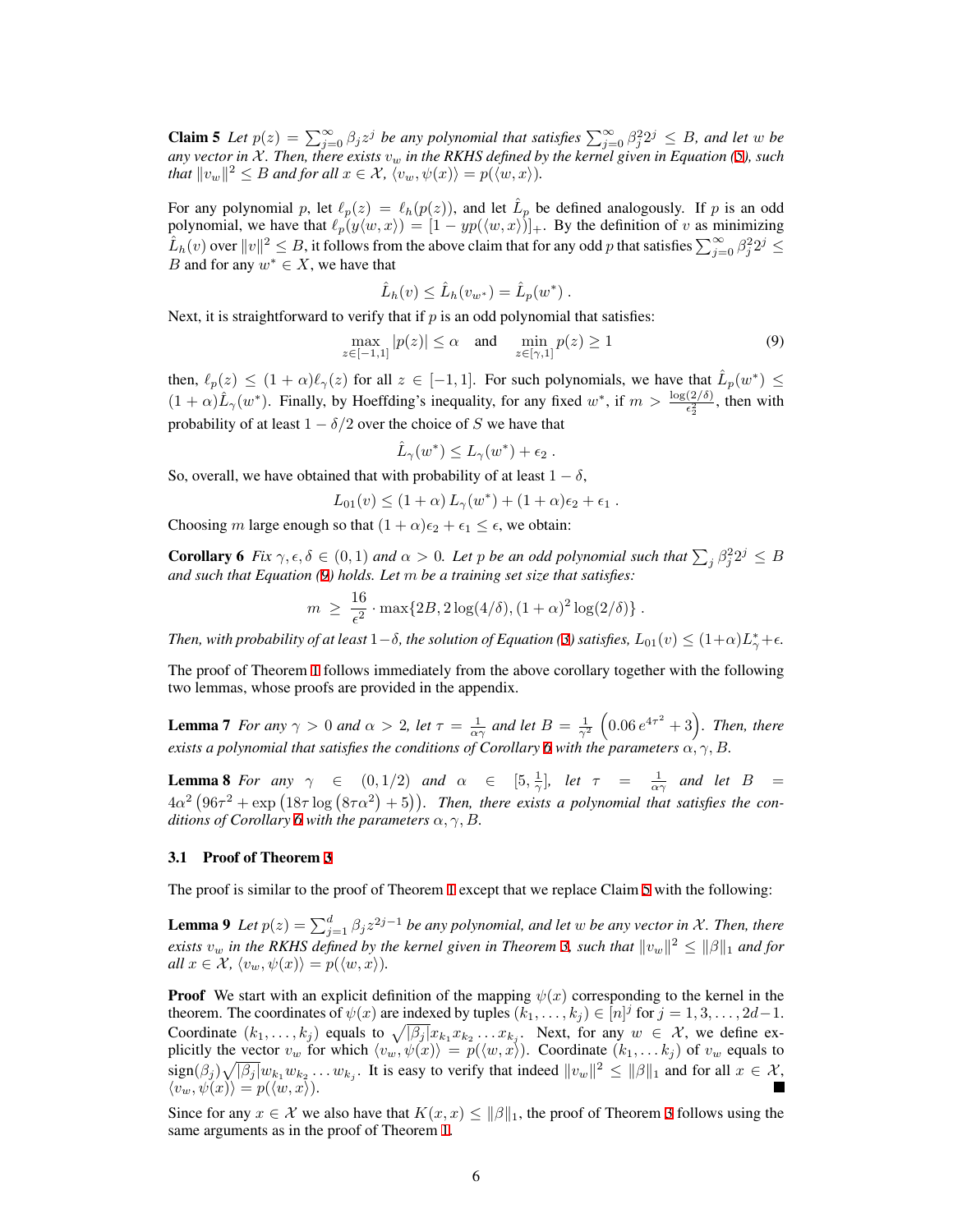# <span id="page-6-0"></span>4 Extension to other learning models

In this section we briefly describe how our results can be extended to adversarial online learning and to PAC learning with malicious noise. We start with the online learning model.

#### 4.1 Online learning

Online learning is performed in a sequence of consecutive rounds, where at round *t* the learner is given an instance,  $x_t \in \mathcal{X}$ , and is required to predict its label. After predicting  $\hat{y}_t$ , the target label,  $y_t$ , is revealed. The goal of the learner is to make as few prediction mistakes as possible. See for example [Cesa-Bianchi and Lugosi](#page-8-18) [[2006\]](#page-8-18).

A classic online classification algorithm is the Perceptron [\[Rosenblatt,](#page-8-1) [1958\]](#page-8-1). The Perceptron maintains a vector  $w_t$  and predicts according to  $\hat{y}_t = \text{sign}(\langle w_t, x_t \rangle)$ . Initially,  $w_1 = 0$ , and at round *t* the Perceptron updates the vector using the rule  $w_{t+1} = w_t + 1[\hat{y}_t \neq y_t] y_t x_t$ . [Freund and Schapire](#page-8-9) [\[1999](#page-8-9)] observed that the Perceptron can also be implemented efficiently in an RKHS using a kernel function.

[Agmon](#page-8-19) [[1954\]](#page-8-19) and others have shown that if there exists  $w^*$  such that for all  $t$ ,  $y_t\langle w^*, x_t \rangle \ge 1$  and  $||x_t||^2$  ≤ *B<sub>x</sub>*, then the Perceptron will make at most  $||w^*||^2B_x$  prediction mistakes. This bound holds without making any additional distributional assumptions on the sequence of examples.

This mistake bound has been generalized to the noisy case (see for example [Gentile](#page-8-20) [\[2003](#page-8-20)]) as follows. Given a sequence  $(x_1, y_1), \ldots, (x_m, y_m)$ , and a vector  $w^*$ , let  $L_h(w^*) = \frac{1}{m} \sum_{t=1}^m \ell_h(y_t \langle w^*, x_t \rangle)$ , where  $\ell_h$  is the hinge-loss. Then, the average number of prediction mistakes the Perceptron will make on this sequence is at most

<span id="page-6-1"></span>
$$
\frac{1}{m}\sum_{t=1}^{m}1[\hat{y}_t\neq y_t] \leq L_h(w^*) + \sqrt{\frac{B_x\|w^*\|^2 L_h(w^*)}{m}} + \frac{B_x\|w^*\|^2}{m}.
$$
 (10)

Let  $L_{\gamma}(w^*) = \frac{1}{m} \sum_{t=1}^m 1(y_t \langle w^*, x_t \rangle \leq \gamma)$ . Trivially, Equation [\(10](#page-6-1)) can yield a bound whose leading term is  $\left(1+\frac{1}{\gamma}\right)L_{\gamma}(w^*)$  (namely, it corresponds to  $\alpha=\frac{1}{\gamma}$ ). On the other hand, [Ben-David](#page-8-21) [et al.](#page-8-21) [[2009\]](#page-8-21) have derived a mistake bound whose leading term depends on  $L_\gamma(w^*)$  (namely, it corresponds to  $\alpha = 0$ ), but the runtime of the algorithm is at least  $m^{1/\gamma^2}$ . The main result of this section is to derive a mistake bound for the Perceptron based on all values of *α* between 5 and 1*/γ*.

**Theorem 10** *For any*  $\gamma \in (0, 1/2)$  *and*  $\alpha \geq 5$ *, let*  $\tau = \frac{1}{\gamma \alpha}$  *and let*  $B_{\alpha, \gamma}$  *be the value of B as defined in Theorem [1](#page-3-0). Then, for any sequence*  $(x_1, y_1), \ldots, (x_m, y_m)$ , *if the Perceptron is run on this sequence using the kernel function given in Equation [\(5](#page-3-1)), the average number of prediction mistakes it will make is at most:*

$$
\min_{\gamma \in (0,1/2), \alpha \ge 5, w^* \in X} (1+\alpha) L_{\gamma}(w^*) + \sqrt{\frac{2B_{\alpha,\gamma}(1+\alpha)L_{\gamma}(w^*)}{m}} + \frac{2B_{\alpha,\gamma}}{m}
$$

**Proof** [sketch] Equation ([10\)](#page-6-1) holds if we implement the Perceptron using the kernel function given in Equation [\(5](#page-3-1)), for which  $B_x = 2$ . Furthermore, similarly to the proof of Theorem [1](#page-3-0), for any polynomial *p* that satisfies the conditions of Corollary [6](#page-5-1) we have that there exists *v ∗* in the RKHS corresponding to the kernel, with  $||v^*||^2 \leq B$  and with  $L_h(v^*) \leq (1+\alpha)L_\gamma(w^*)$ . The theorem follows.

#### 4.2 PAC learning with malicious noise

In this model, introduced by [Valiant](#page-8-22) [[1985\]](#page-8-22) and specified to the case of halfspaces with margin by [Servedio](#page-8-23) [\[2003](#page-8-23)], [Long and Servedio](#page-8-7) [[2011\]](#page-8-7), there is an unknown distribution over instances in *X* and there is an unknown target vector  $w^* \in \mathcal{X}$  such that  $|\langle w^*, x \rangle| \geq \gamma$  with probability 1. The learner has an access to an example oracle. At each query to the oracle, with probability of 1 *− η* it samples a random example *x ∈ X* according to the unknown distribution over *X* , and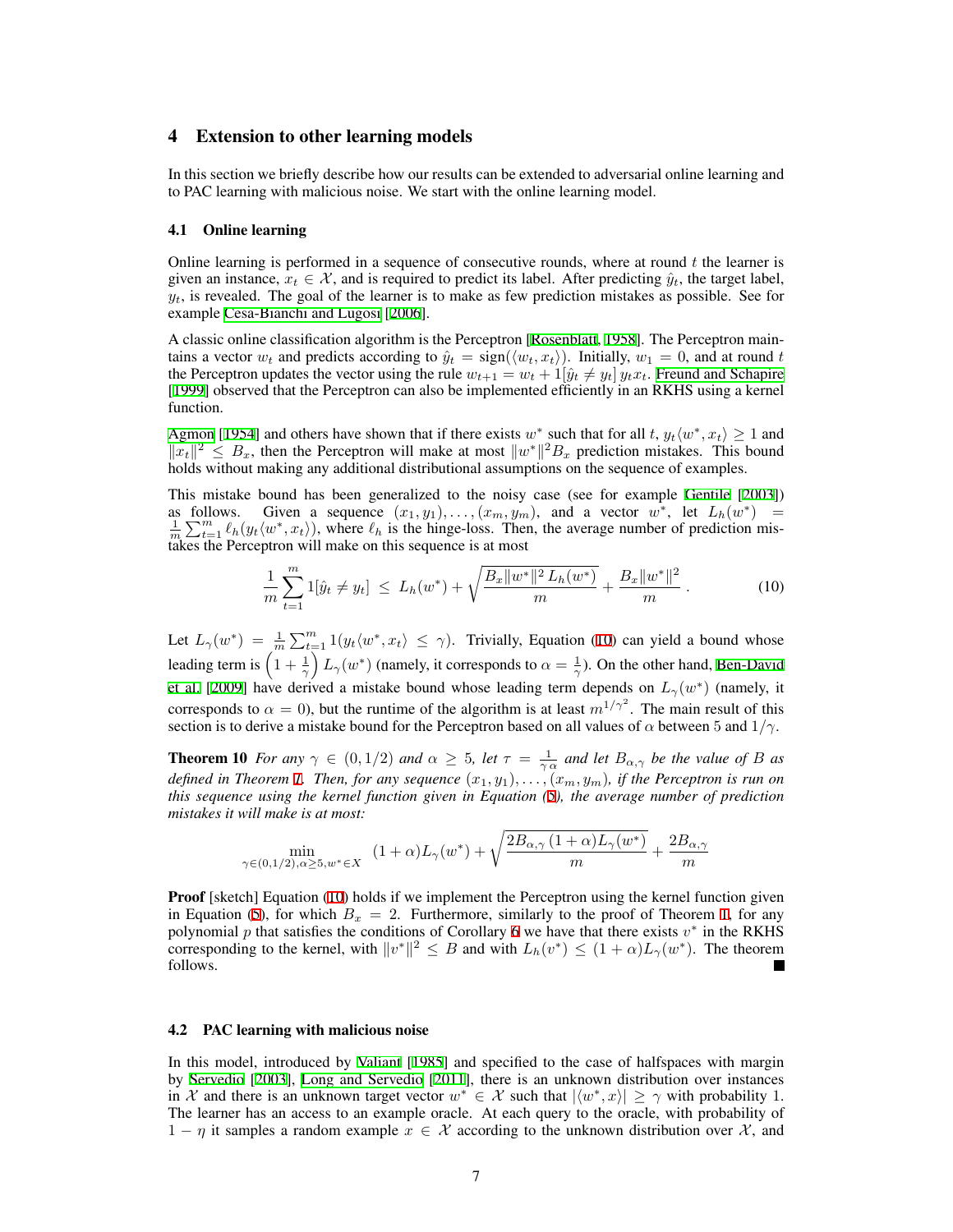returns  $(x, sign(\langle w^*, x \rangle))$ . However, with probability  $\eta$ , the oracle returns an arbitrary element of  $\mathcal{X} \times \{\pm 1\}$ . The goal of the learner is to output a predictor that has  $L_{01}(h) \leq \epsilon$ , with respect to the "clean" distribution.

[Auer and Cesa-Bianchi](#page-8-24) [\[1998](#page-8-24)] described a general conversion from online learning to the malicious noise setting. [Servedio](#page-8-23) [[2003\]](#page-8-23) used this conversion to derive a bound based on the Perceptron's mistake bound. In our case, we cannot rely on the conversion of [Auer and Cesa-Bianchi](#page-8-24) [[1998\]](#page-8-24) since it requires a proper learner, while the online learner described in the previous section is not proper.

Instead, we propose the following simple algorithm. First, sample *m* examples. Then, solve kernel SVM on the resulting noisy training set.

**Theorem 11** Let  $\gamma \in (0,1/4)$ ,  $\delta \in (0,1/2)$ , and  $\alpha > 5$ . Let B be as defined in Theorem [1.](#page-3-0) Let *m* be a training set size that satisfies:  $m \ge \frac{64}{5}$  · max  $\{2B, (2+\alpha)^2 \log(1/\delta)\}$ . Then, with *probability of at least* 1*−*2*δ, the output of kernel-SVM on the noisy training set, denoted h, satisfies*  $L_{01}(h) \leq (2+\alpha)\eta + \epsilon/2$ . It follows that if  $\eta \leq \frac{\epsilon}{2(2+\alpha)}$  then  $L_{01}(h) \leq \epsilon$ .

**Proof** Let  $\bar{S}$  be a training set in which we replace the noisy examples with clean iid examples. Let  $\bar{L}$  denotes the empirical loss over  $\bar{S}$  and  $\hat{L}$  denotes the empirical loss over *S*. As in the proof of Theorem [1,](#page-3-0) we have that w.p. of at least  $1 - \delta$ , for any *v* in the RKHS corresponding to the kernel that satisfies  $||v||^2 \leq B$  we have that:

$$
L_{01}(v) \le \bar{L}_{\text{ramp}}(v) + 3\epsilon/8 \,,\tag{11}
$$

by our assumption on *m*. Let  $\hat{\eta}$  be the fraction of noisy examples in *S*. Note that  $\bar{S}$  and *S* differ in at most *mη*ˆ elements. Therefore, for any *v*,

$$
\bar{L}_{\text{ramp}}(v) \le \hat{L}_{\text{ramp}}(v) + \hat{\eta} \,. \tag{12}
$$

Now, let *v* be the minimizer of  $\hat{L}_h$ , let  $w^*$  be the target vector in the original space (i.e., the one which achieves correct predictions with margin  $\gamma$  on clean examples), and let  $v_{w^*}$  be its corresponding element in the RKHS (see Claim [5](#page-4-2)). We have

$$
\hat{L}_{\text{ramp}}(v) \le \hat{L}_h(v) \le \hat{L}_h(v_{w^*}) = \hat{L}_p(w^*) \le (1+\alpha)\hat{L}_\gamma(w^*) \le (1+\alpha)\hat{\eta} \,. \tag{13}
$$

In the above, the first inequality is since the ramp loss is upper bounded by the hinge loss, the second inequality is by the definition of *v*, the third equality is by Claim [5](#page-4-2), the fourth inequality is by the properties of *p*, and the last inequality follows from the definition of *η*ˆ. Combining the above yields,

$$
L_{01}(v) \le (2+\alpha)\hat{\eta} + 3\epsilon/8.
$$

Finally, using Hoefding's inequality, we know that for the definition of *m*, with probability of at least  $1 - \delta$  we have that  $\hat{\eta} \leq \eta + \frac{\epsilon}{8(2+\alpha)}$ . Applying the union bound and combining the above we conclude that with probability of at least  $1 - 2\delta$ ,  $L_{01}(v) \le (2 + \alpha)\eta + \epsilon/2$ .

# 5 Summary and Open Problems

We have derived upper bounds on the time and sample complexities as a function of the approximation factor. We further provided a recipe for designing kernel functions with a small time and sample complexity for any given value of approximation factor and margin. Our results are applicable to agnostic PAC Learning, online learning, and PAC learning with malicious noise.

An immediate open question is whether our results can be improved. If not, can computationally hardness results be formally established. Another open question is whether the upper bounds we have derived for an improper learner can be also derived for a proper learner.

Acknowledgements: This work is supported by the Israeli Science Foundation grant number 598- 10 and by the German-Israeli Foundation grant number 2254-2010. Shai Shalev-Shwartz is incumbent of the John S. Cohen Senior Lectureship in Computer Science.